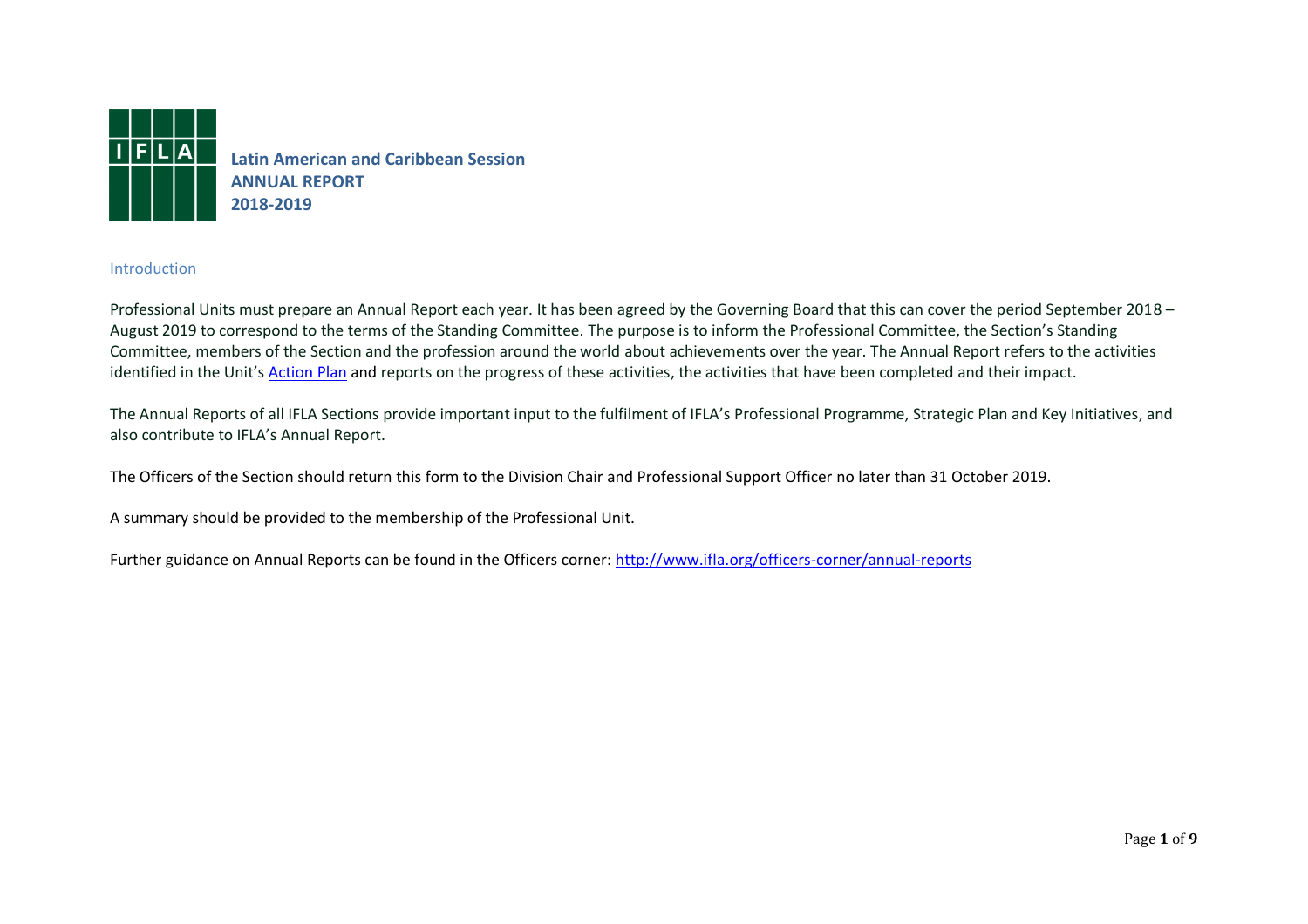## Report on progress and activities

|    | <b>Objectives</b><br><b>Identified in the Unit's Action Plan</b>                                                                                                                                                                                         | Project or activity<br>Identified in the Unit's Action Plan                                                                                                                                                             | Progress<br>Please give brief details, including<br>status (not started, in progress, near<br>completion, completed)                                                                                                                                                                                                                                                                                             | <b>Risks</b><br>Please identify any problems or<br>concerns (e.g. missed deadlines, lack<br>of resource) and how you would<br>propose to address them                                        |
|----|----------------------------------------------------------------------------------------------------------------------------------------------------------------------------------------------------------------------------------------------------------|-------------------------------------------------------------------------------------------------------------------------------------------------------------------------------------------------------------------------|------------------------------------------------------------------------------------------------------------------------------------------------------------------------------------------------------------------------------------------------------------------------------------------------------------------------------------------------------------------------------------------------------------------|----------------------------------------------------------------------------------------------------------------------------------------------------------------------------------------------|
| 1. | Promote a campaign in favor of<br>the Agenda 2030 and the role of<br>libraries, within the frame of the<br>Global Vision program to gain<br>visibility, as topic for our Mid<br>Term Meeting, held in Brasilia,<br>Brazil.                               | 1.1 Mid Term Session had focused on<br>"Libraries and change or innovations<br>to Support the Agenda 2030 and the<br>IFLA Global Vision". Both, during the<br>previous one-day Seminar and the<br>two-days SC meetings. | Completed. 18 Members (permanent<br>and correspondents) from the IFLA<br>LAC SC participated. Besides, the<br>one-day Seminar took place the day<br>before. The Organizing Committee<br>from the IBICT (Brazilian Institute for<br>Science and Technology), and some<br>SC members presented papers on<br>the topic and on the LIS professional,<br>as part of celebration of the<br>"Librarians' Day in Brazil. | No risks in terms of the activity.<br>There is a need for economic<br>support to the SC Members, in order<br>to attend the Mid Term. This time<br>just one member from Cuba was<br>suported. |
| 2. | Disseminate the Santiago<br>Declaration 2018 within the<br>region.                                                                                                                                                                                       | Declaration disseminated during the<br>Mid Term meeting.                                                                                                                                                                | Done. All LAC countries<br>compromised themselves to<br>publicize the document and involve<br>their Governments on it.                                                                                                                                                                                                                                                                                           | Should be more publicity at IFLA's<br>Web site, to make it more visible.                                                                                                                     |
|    | 3. Compile the specific processes<br>carried out in the LAC region<br>associated with goal 16 related to<br>libraries for peace, transparency and<br>social inclusion in order to have<br>more visibility. Make those<br>experiences publicly available. | 2.1 Make SC members and Library<br>Association members to report in<br>written short stories related to<br>SDG16: Libraries for peace,<br>transparency and social inclusion.                                            | Partial advance. A specific form was<br>devised, and a number of<br>contributions received (ca. 16),<br>although not all countries submitted<br>them. Right now the contributions<br>are being revised and processing.                                                                                                                                                                                           | Have IFLA to publish new leaflet with<br>SDG stories, particularly include LAC<br>stories supporting Goal 16.                                                                                |
| 4. | Prepare an internship program<br>for LAC Association Members by<br>a capacity-building program to<br>increase LAC membership and                                                                                                                         | Short periods of internship for the<br>Members of the LAC Associations, in<br>order to learn good practices from<br>other Associations and gain visibility                                                              | Partial advance. Program is<br>prepared, letters have been sent to<br>LAC Library Associations to<br>disseminate the program among the                                                                                                                                                                                                                                                                           | The proposal couldn't be<br>implemented in full because there is<br>a need for Logistics issues (letters,<br>following up, database maintenance,                                             |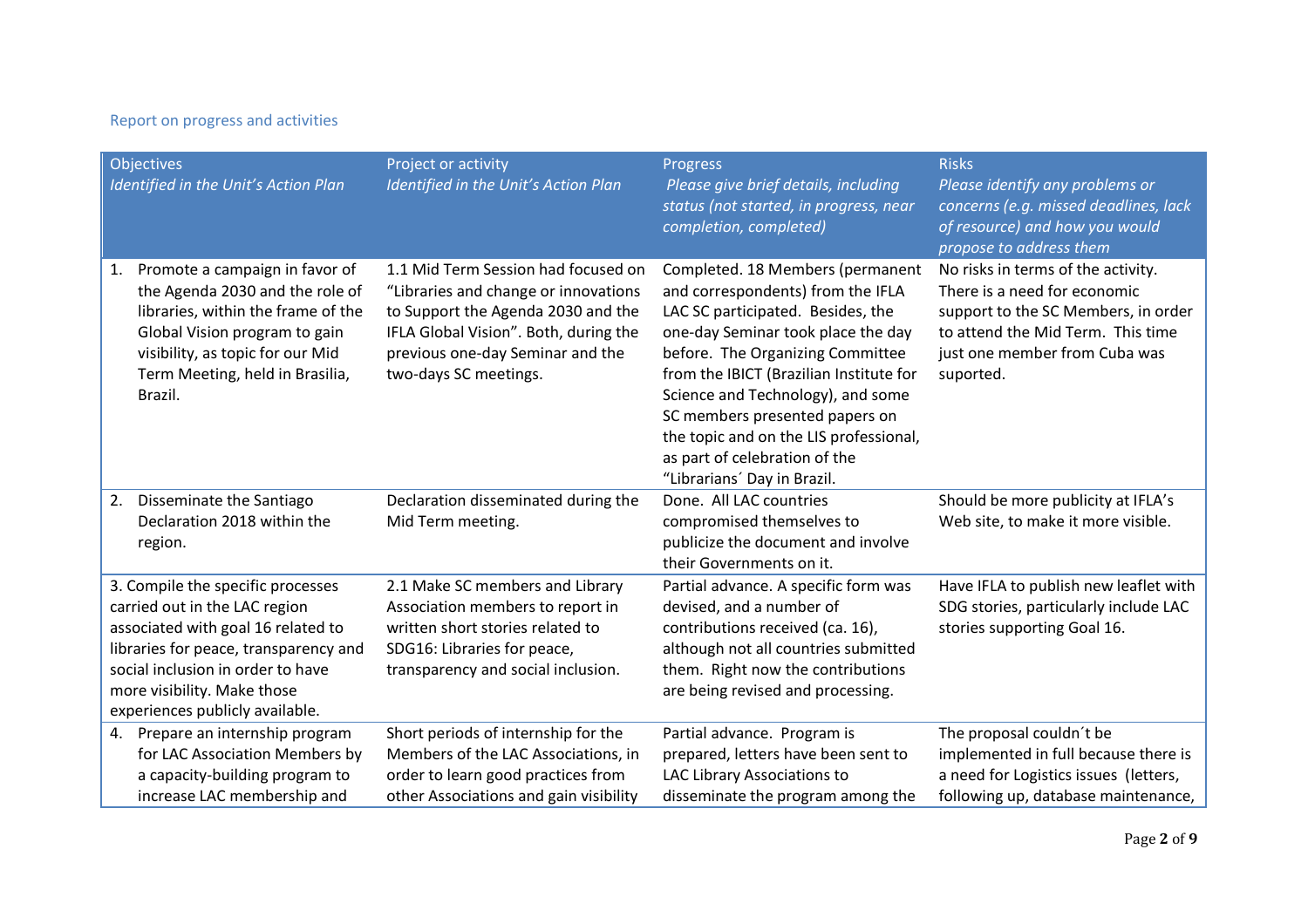|    | visibility                                                                                                                                                                                                                          |                                                                                                                                                                                            | LIS institutions in their own<br>countries. In total 28 letters were<br>sent to North, Central, South<br>America and the Caribbean. From<br>them 12 responses were received,<br>from both, those offering internships<br>programs, as well as those whose<br>members could be potential<br>candidates. | and the like), and particularly to<br>Fundraising, in order to support the<br>beneficiaries).                                                                                                          |
|----|-------------------------------------------------------------------------------------------------------------------------------------------------------------------------------------------------------------------------------------|--------------------------------------------------------------------------------------------------------------------------------------------------------------------------------------------|--------------------------------------------------------------------------------------------------------------------------------------------------------------------------------------------------------------------------------------------------------------------------------------------------------|--------------------------------------------------------------------------------------------------------------------------------------------------------------------------------------------------------|
| 5. | Design and carry out two<br>Webinars each semester, with<br>topics related to the interests of<br>the LAC professionals and IFLA<br>work, in coordination and<br>cooperation with the CPDWL and<br>New Professionals IFLA Sections. | Capacity building through different<br>Webinars to benefit professionals<br>from the region and develop closer<br>relationships with CPDWL Section<br>and New Professionals SIG.           | Completed. LIS professionals in a<br>previous online survey selected the<br>topics. During 2018-2019, three<br>Webinars have taken place, the<br>topics were: Leadership and<br>Advocacy named "Bibliotecarios al<br>Senado", "Tratado de Marrakech",<br>"Tu Historia, Bibliotecas & ODS 16.1"         | Very active and enthusiastic<br>participation in each of the<br>Webinars. Though devised in<br>Spanish, people from different parts<br>of the world participated. Videos<br>available through YouTube. |
| 6. | Division V -Satellite Meeting, as<br>co-organizer and presenters                                                                                                                                                                    | "Leadership roles in international<br>librarianship: how can information<br>professionals from Africa, Asia &<br>Oceania, Latin America & the<br>Caribean be part of it?"                  | Completed. Participation of near 50<br>members of the three regions, 12 of<br>them from the LAC region.                                                                                                                                                                                                |                                                                                                                                                                                                        |
|    | 7. IFLA LAC Open Session in WLIC<br>2019 in Athens "Innovation in<br>Changing Times".                                                                                                                                               | Discuss projects, programs, plans<br>that aim to include innovation and<br>continuous improvement in libraries<br>to respond to universal changes in<br>the sector and the UN 2030 Agenda. | Completed. The Open Session had<br>around 65 attendants.                                                                                                                                                                                                                                               | IFLA President participated, and<br>seven papers were delivered. The<br>Session was live streamed.                                                                                                     |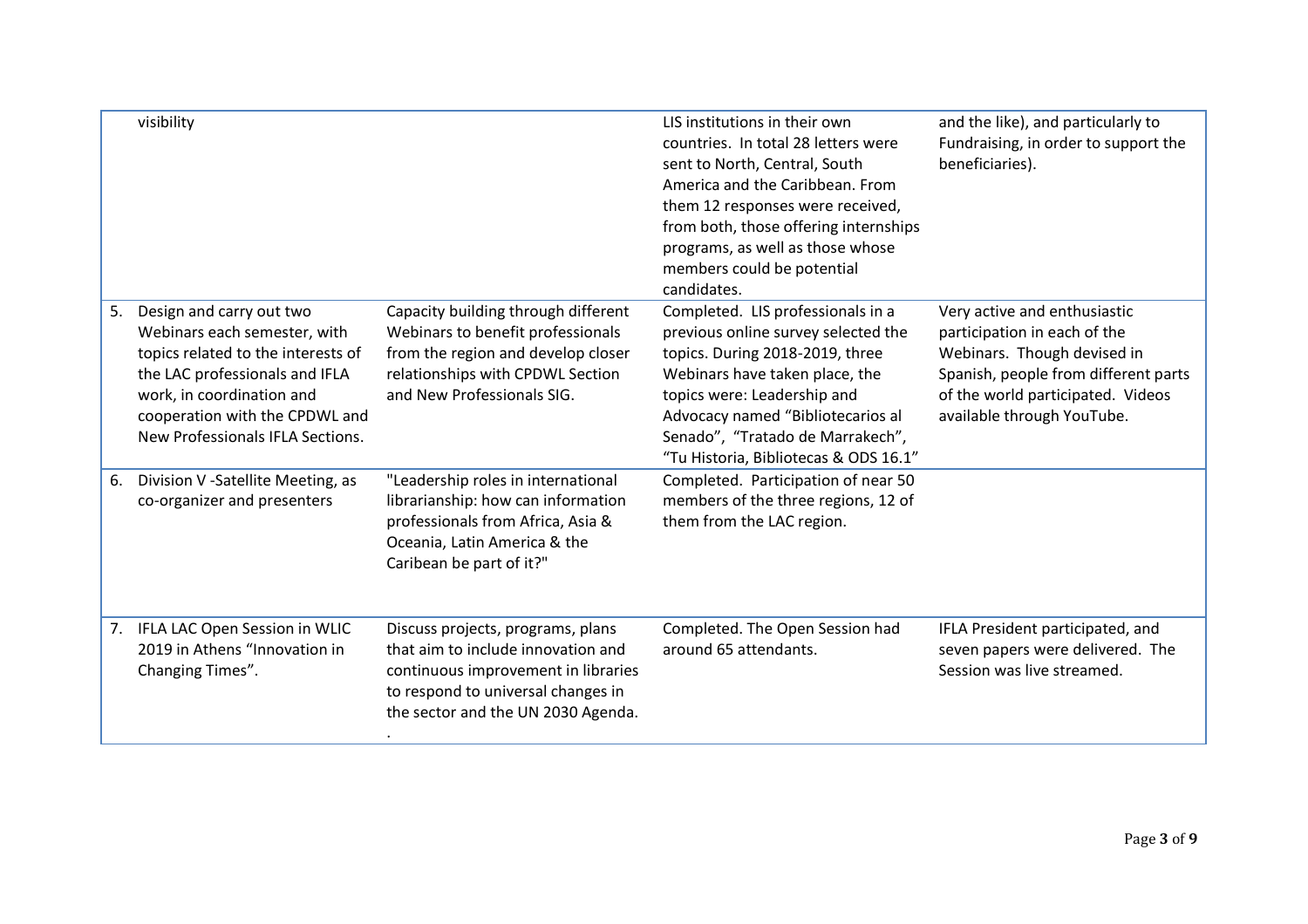### Results

Please provide further information about the activities that were completed during the year. Ensure that details or a full report can be found online, the main outcomes have been shared with a wider audience and the impact of the work can be demonstrated.

| Completed project or activity<br>Please list those<br>projects/activities identified<br>as completed in the table<br>above | Output<br>Please state what the output of the project/activity was (e.g.<br>Report, Standard, Workshop etc) and provide a URL to it                                                                                   | Communications<br>Please state how the output<br>and outcomes of the<br>project/activity have been<br>communicated to the Unit,<br><b>IFLA members and the wider</b><br>profession | Impact of the completed<br>project or activity<br>Through the Measures of<br>Success identified in your<br>Action Plan, describe what<br>difference the project or<br>activity has made to the<br>Unit, IFLA members, the<br>wider profession or society at<br>large                                                                                                                                                                           |
|----------------------------------------------------------------------------------------------------------------------------|-----------------------------------------------------------------------------------------------------------------------------------------------------------------------------------------------------------------------|------------------------------------------------------------------------------------------------------------------------------------------------------------------------------------|------------------------------------------------------------------------------------------------------------------------------------------------------------------------------------------------------------------------------------------------------------------------------------------------------------------------------------------------------------------------------------------------------------------------------------------------|
| 1. Innovation and change in<br>LAC libraries as a support of<br>the SDGs.                                                  | MidTerm Acts and Minutes. IFLA Website<br>https://www.ifla.org/node/91906.<br>Noticias en el Boletín de la Asociación Argentina de<br>Información (SAI):<br>https://www.sai.com.ar/bibliotecologia/boletin/bie157.htm | IFLA Website and all<br>members informed through<br>the Minutes of the event. All<br>available at the LAC Website                                                                  | LAC professionals aware of<br>the importance of<br>innovations and changes<br>needed in order to<br>encompass changes in the<br>professional and IFLA's<br>Global Vision. The activity<br>gave visibility to LAC<br>professionals, and improved<br>their professional<br>competencies. Important<br>impact is the increase on<br>participation of LAC<br>members in different IFLA<br>sections, and the number of<br>SC candidates in the last |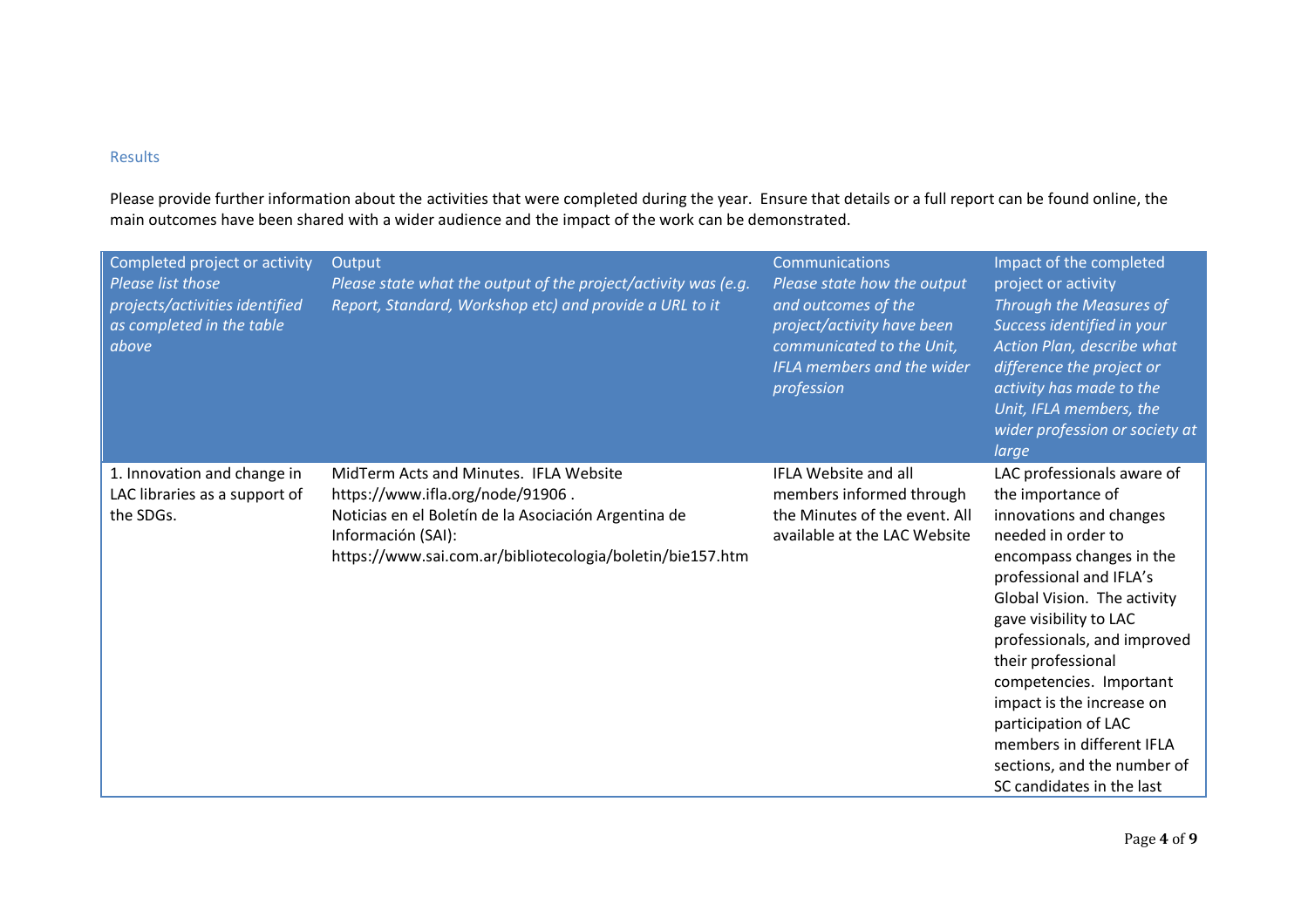|    |                                                                                                                                                                                               |                                                                                                                                                                                                                                                                                                                                                                                                                                                                                                                                                 |                                                                                                                                                                                                                                                                                                                                                             | election.                                                                                                                                                                                                                    |
|----|-----------------------------------------------------------------------------------------------------------------------------------------------------------------------------------------------|-------------------------------------------------------------------------------------------------------------------------------------------------------------------------------------------------------------------------------------------------------------------------------------------------------------------------------------------------------------------------------------------------------------------------------------------------------------------------------------------------------------------------------------------------|-------------------------------------------------------------------------------------------------------------------------------------------------------------------------------------------------------------------------------------------------------------------------------------------------------------------------------------------------------------|------------------------------------------------------------------------------------------------------------------------------------------------------------------------------------------------------------------------------|
|    | 2.-Santiago Declaration<br>disseminated                                                                                                                                                       | The Declaration was publically available all over the world,<br>and was signed by 162 institutions. See<br>https://www.ifla.org/publications/node/81792                                                                                                                                                                                                                                                                                                                                                                                         | The Declaration available, it<br>is a support to LIS<br>professionals in order to<br>approach their Governments<br>and Officials to support<br>libraries, and the SDGs in<br>Latin America.<br>Booklet with experiences<br>published in Chile, and<br>different meetings and<br>Workshops in different<br>countries, particularly<br><b>Central America</b> | Better understanding of<br>what LAC libraries are doing<br>to support SDGs. Closer<br>communications with UN<br>Officers and support to<br>developing programs within<br>each country.                                       |
| 3. | Webinars during 2018-<br>2019                                                                                                                                                                 | During 2018-2019, three Webinars have taken place:<br>"Bibliotecarios al Senado" July 3 <sup>rd</sup> . 2018: 364 views, 65<br>min., 2 speakers from Colombia.<br>https://www.youtube.com/watch?v=XoB5Whdqo s<br>"Tu Historia, Bibliotecas & ODS 16.1", June 27 <sup>th</sup> . 2019:<br>343 views, 53 min., one speaker from Chile.<br>https://www.youtube.com/watch?v=2JW5tdZoGME<br>"Tratado de Marrakech", August 16 <sup>th</sup> , 2019: 557 views,<br>72 min., 2 speakers from Argentina.<br>https://www.youtube.com/watch?v=Z00t4qVAPCQ | Completed. All Webinars<br>well structured, relevant<br>topics, important speakers,<br>and particularly good<br>participation from different<br>parts of the world, as well as<br>views after the event.                                                                                                                                                    | Very active and enthusiastic<br>participation of professionals<br>in each of the Webinars.<br>Though devised in Spanish,<br>people from different parts<br>of the Word participated.<br>Videos available through<br>YouTube. |
| 4. | <b>Division V Satellite</b><br>Meeting "Leadership<br>roles in international<br>librarianship: how can<br>information<br>professionals from<br>Africa, Asia & Oceania,<br>Latin America & the | Completed. Participation of 50 members from the three<br>regions, 12 people from the LAC region.<br>https://www.bibalex.org/ifla-division-v/en/home/home.aspx<br>Videos with presentations:<br>https://www.youtube.com/watch?v=5K87Bcohs64&t=52s<br>https://www.youtube.com/watch?v=5K87Bcohs64<br>https://www.youtube.com/watch?v=oYI9L49QR0Q                                                                                                                                                                                                  | Successful meeting where<br>experiences of leadership<br>were discussed and<br>participants gave insights on<br>the topic. An "Alexandria<br>Declaration" was issued by<br>all participants.                                                                                                                                                                | LIS Professionals were eager<br>to participate more in IFLA's<br>decision levels, and more<br>committed to work on the<br>new structure and visibility<br>of Libraries and librarians<br>around the world.                   |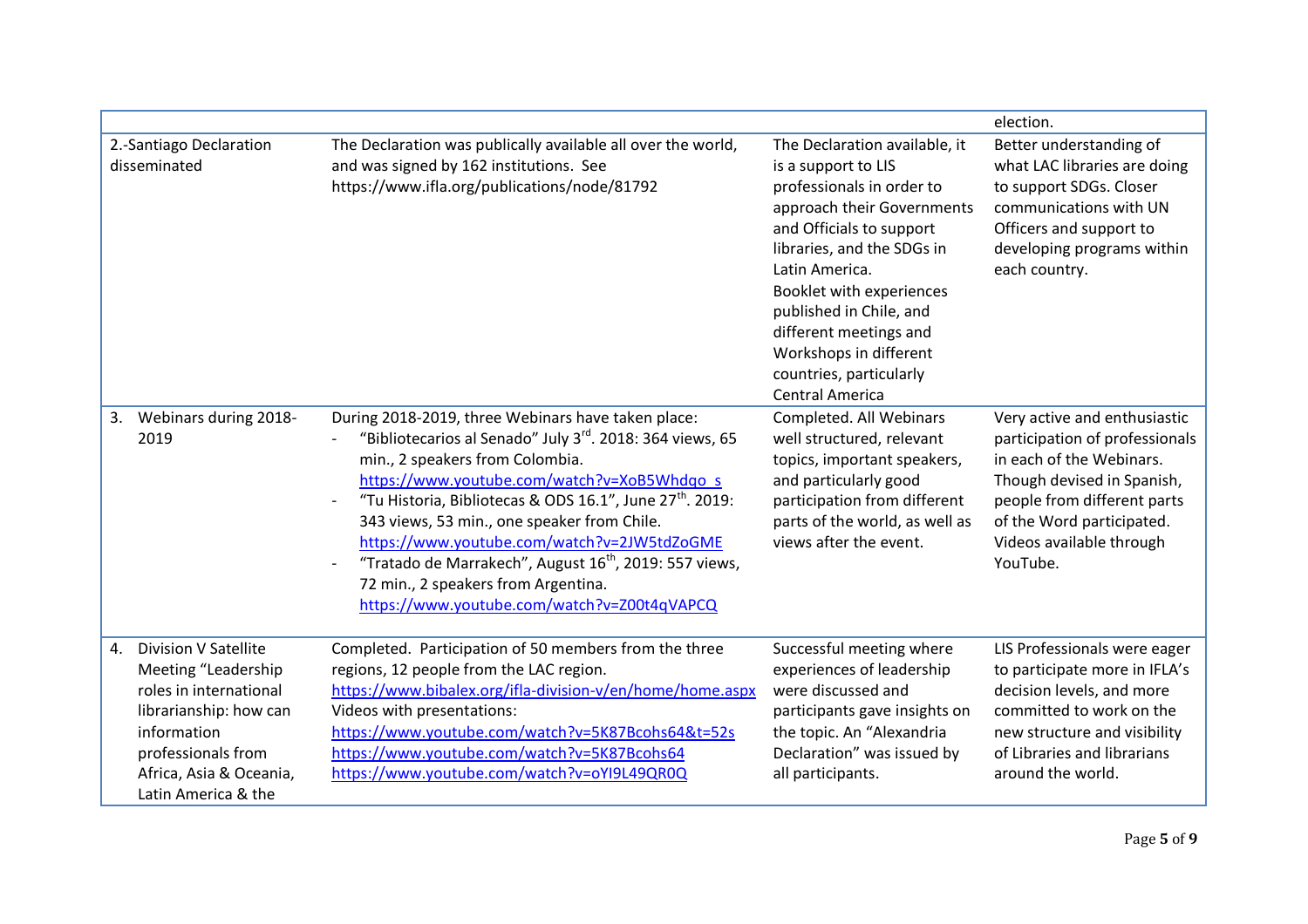| Caribean be part of it?"                                                                 |                                                                                                                                                                                                                                                                                                                                                                                                                                                                                                                                                                                                   |                                                                                                                                                                                              |                                                                                                                                                                                                                                     |
|------------------------------------------------------------------------------------------|---------------------------------------------------------------------------------------------------------------------------------------------------------------------------------------------------------------------------------------------------------------------------------------------------------------------------------------------------------------------------------------------------------------------------------------------------------------------------------------------------------------------------------------------------------------------------------------------------|----------------------------------------------------------------------------------------------------------------------------------------------------------------------------------------------|-------------------------------------------------------------------------------------------------------------------------------------------------------------------------------------------------------------------------------------|
| 5. IFLA LAC Open Session in<br>WLIC 2019 in Athens<br>"Innovation in Changing<br>Times". | Around 65 participants attended the Session. IFLA President<br>participated, reviewing the importance of the Forum of<br>Ministries and Secretaries of Culture from LAC, where was<br>issued "The Buenos Aires Declaration" a commitment to<br>develop libraries and put them on the national plans of LAC<br>countries, in support to SDGs. Seven other papers were<br>delivered. The Keynote speaker was Lynn Connaway from<br>OCLC, who addressed the topic of new needs of our library<br>users. The Session was live streamed. See the video:<br>https://www.youtube.com/watch?v=rZs9pfLvEDk | Great experiences and<br>innovations that inspire<br>participants were presented.<br>LAC members are really<br>committed with the<br>development of the LIS field,<br>in support of the SDGs | LIS professionals from<br>different parts of the world<br>met and shared experiences<br>with their LAC counterparts<br>particularly with the<br>presenters, as there was a<br>great opportunity to watch<br>and ask questions live! |

# Standing Committee membership

Please provide further information about members of the Standing Committee and their contribution to the work of the Professional Unit.

| Standing Committee members' names | Role on the Standing Committee (if any) and<br>contribution made to the work of the Professional<br>Unit over the year<br>For example, Chair, Information Coordinator, Project<br><b>Leader</b> | Comments on position<br>For example, resigned, co-opted to fill a casual vacancy, etc.                                                                                                                                                                               |
|-----------------------------------|-------------------------------------------------------------------------------------------------------------------------------------------------------------------------------------------------|----------------------------------------------------------------------------------------------------------------------------------------------------------------------------------------------------------------------------------------------------------------------|
| 1. Ana Maria Talavera Ibarra      | Chair (Since January 2018), before Secretary (August<br>2017-December 2017)                                                                                                                     | Appointed as Chair, due to Chair illness, worked as Secretary<br>from August to December 2017. In charge to supervise all<br>LAC activities, particularly Mid Term and WLIC Open Session,<br>and the Action Plan for 2017-2019. Member of the Internship<br>project. |
| 2. Alejandra Vélez Martin         | Secretary appointed since April 2018, ratified at<br>WLIC in Kuala Lumpur, August 2018                                                                                                          | Fill the position of the interim Secretary, Belen Martínez.<br>Began as Secretary in May 2018. Co-organizer of online<br><b>Webinars and Mid Term</b>                                                                                                                |
| 3. Jorge Kroll do Prado           | <b>Information Officer</b>                                                                                                                                                                      | Continues as Information Officer since 2015. In charge of the                                                                                                                                                                                                        |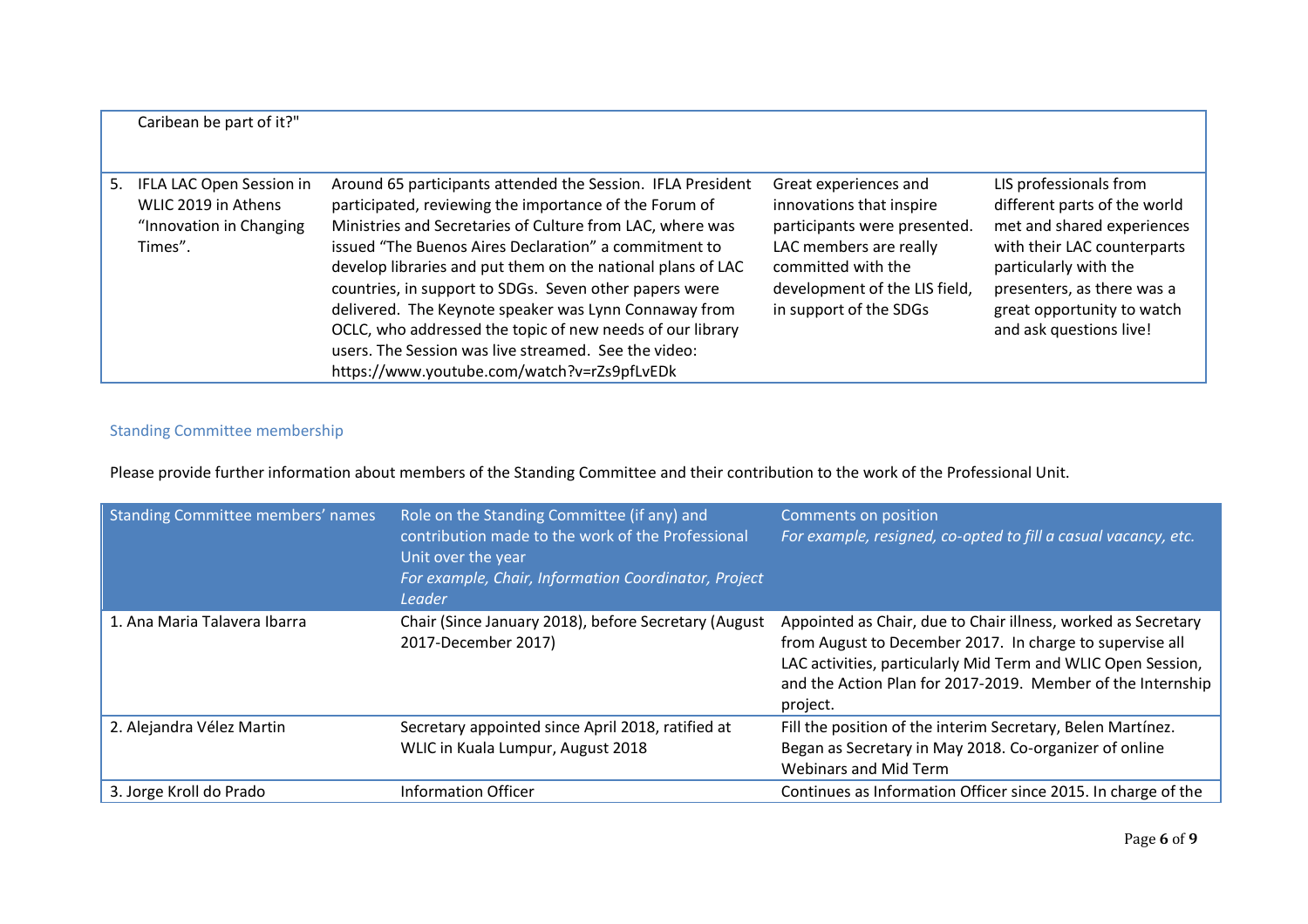|                                  |                                     | LAC webpages, also other social network means of<br>communication for IFLA LAC (Facebook, Twitter, Instagram,<br>etc.)                                                      |
|----------------------------------|-------------------------------------|-----------------------------------------------------------------------------------------------------------------------------------------------------------------------------|
| 4. Belén Martínez González       | Member                              | Organizer and directly involved in the Project of Internships<br>for the LAC region. Acting Secretary from January to April<br>2018.                                        |
| 5.Jesús Lau                      | Member                              | Support as Advisor for the Mid Term and the Open Session.<br>Continues updating of the LAC Directory of Library<br>Associations.                                            |
| 6. Karla Rodriguez Salas         | Member                              | Updating of the LAC LIS Schools directory.                                                                                                                                  |
| 7. Amada Marcos                  | Member                              | Collaboration in the Project of Internships in the LAC region,<br>contact with potential Financial supporters for the Project.                                              |
| 8. Luciana Grings                | Member                              | Continues collecting information for the Project of LAC<br>Legislation in LIS areas. Review possibilities for hosting.                                                      |
| 9. Sueli Ferreira                | Past-Chair, now Chair of Division V | Support in LAC SC decisions, relationships with all regions of<br>Division V. Organized a joint Division V Satellite in 2019, in<br>Bibliotheca Alexandrina, Egypt.         |
| 10. Sonia Amaya León             | Member                              | Provide technical assistance for all Webinars and Virtual<br>sessions, selecting dates, Zoom schedule, contents, etc.                                                       |
| 11. Ricardo Crisafulli Rodrigues | Member                              | Organizer and link with the IBICT as host and sponsor of the<br>Mid Term 2019 in Brasilia, 11-14 March 2019                                                                 |
| 12. Miguel Viciedo               | Member                              | Support LAC Projects, active in providing SDG examples on<br>the Goal 16                                                                                                    |
| 13. Luis Pestarini               | Member                              | Support to the SC activities. In charge of collecting<br>information on the SDG 16 and how LAC libraries contribute<br>to it. Review of the stories, still working on that. |
| 14. Marisela Castro Moreno       | Member                              | Support to the SC activities. Collaboration in collecting<br>information for the Internship Project                                                                         |
| 15. Georgina Torres              | Member                              | Search funding for publishing an e-book with the stories of<br>the SDG 16, Goal 16                                                                                          |
| 16. Elmelinda Lara               | Member                              | Liaison with the Central America region. Do not participate<br>actively due to illness.                                                                                     |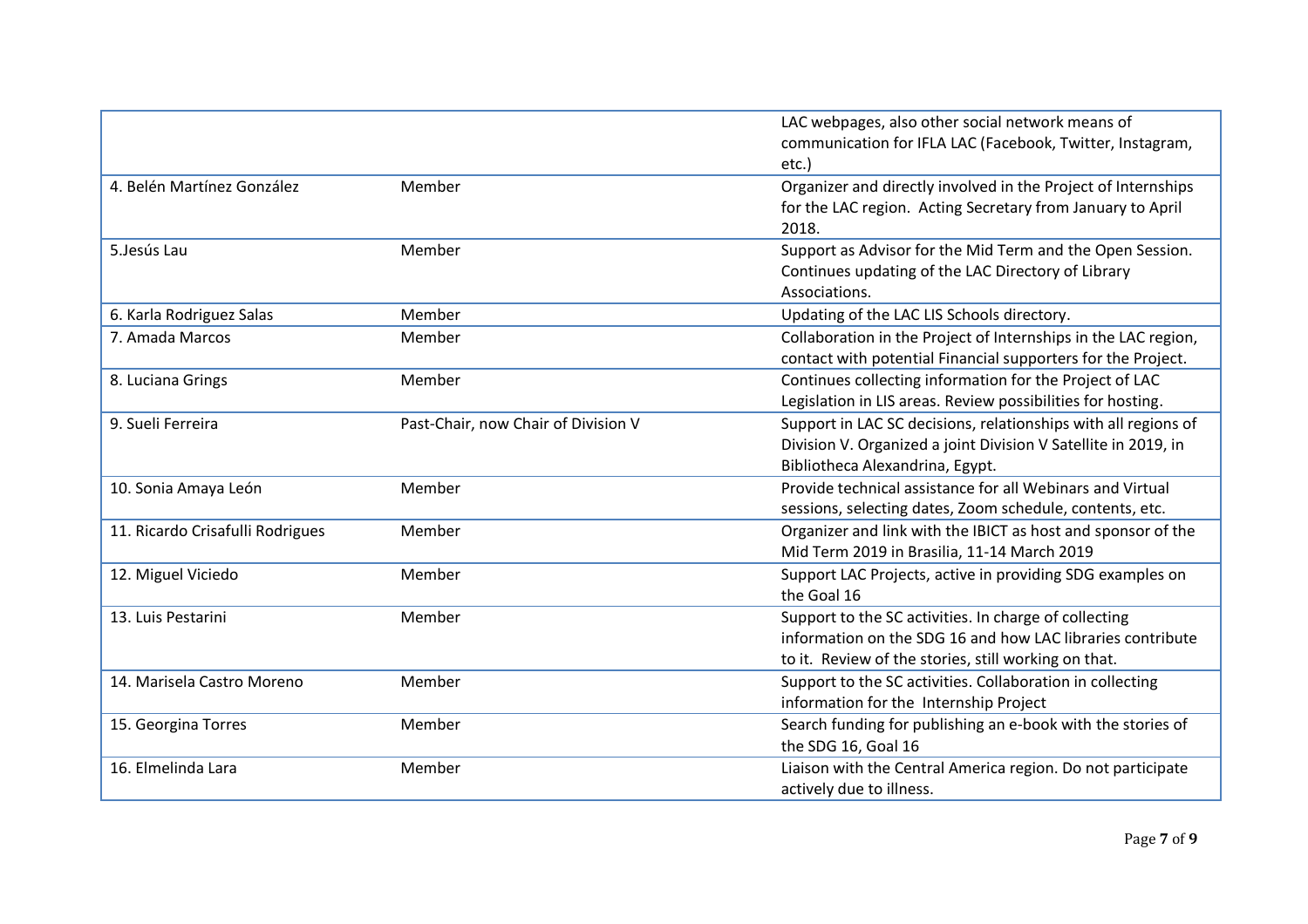| 17. Adriana Betancur Betancur | Member, License | Do not participate actively due to illness, asked for a License. |
|-------------------------------|-----------------|------------------------------------------------------------------|
|                               |                 |                                                                  |

| Names of any other reporting persons | Role<br>For example, Corresponding Members | Comments on position<br>For example, resigned, co-opted to fill a casual vacancy, etc.                                                                                                  |
|--------------------------------------|--------------------------------------------|-----------------------------------------------------------------------------------------------------------------------------------------------------------------------------------------|
| 1. Juanita Jara de Súmar             | <b>Corresponding Member</b>                | Translation of different documents, Translation of Global<br>Vision reports. Link with the CPDWL Section                                                                                |
| 2. Carmen Castrillón                 | <b>Corresponding Member</b>                | Co organizer of the Webinars. Collaboration in collecting<br>information for the Internship Project                                                                                     |
| 3. María Angélica Fuentes            | <b>Corresponding Member</b>                | Co organizer Division V Satellite and Global Vision meetings<br>in Chile. Collaboration in collecting information for the<br>Internship Project. Now new Chair of the Section.          |
| 4. Jonathan Pleitez                  | <b>Corresponding Member</b>                | Actively participate in the organizations of Webinars,<br>supporting the contents and technical issues. Now new<br>member and Information Officer, continue supporting the<br>Webinars. |
| 5. Claudiane Weber                   | <b>Corresponding Member</b>                | Support SC Activities. Helping on Internship project. Now<br>new member in CPDWL section.                                                                                               |

# Professional Unit meetings or conference calls

Please show how the Standing Committee has conducted its business over the year.

| <b>Date</b><br>When the meeting was held                               | Location or type of meeting<br>Physical or virtual meeting (telephone, skype etc) | Main outcomes<br>Briefly summarise the main outcomes of the<br>meeting and how these were communicated to<br>the membership of the Professional Unit                                         |
|------------------------------------------------------------------------|-----------------------------------------------------------------------------------|----------------------------------------------------------------------------------------------------------------------------------------------------------------------------------------------|
| WLIC 2018 – SC Meetings, $26^{th}$ and $29^{th}$<br>1.<br>August 2018. | In person, Kuala Lumpur. SC attendants: 6                                         | All members involved in the setting of the<br>Agenda, and then in the development of the<br>Strategic Plan for 2018-2019. The Chair and<br>Secretary were ratified and officially appointed. |